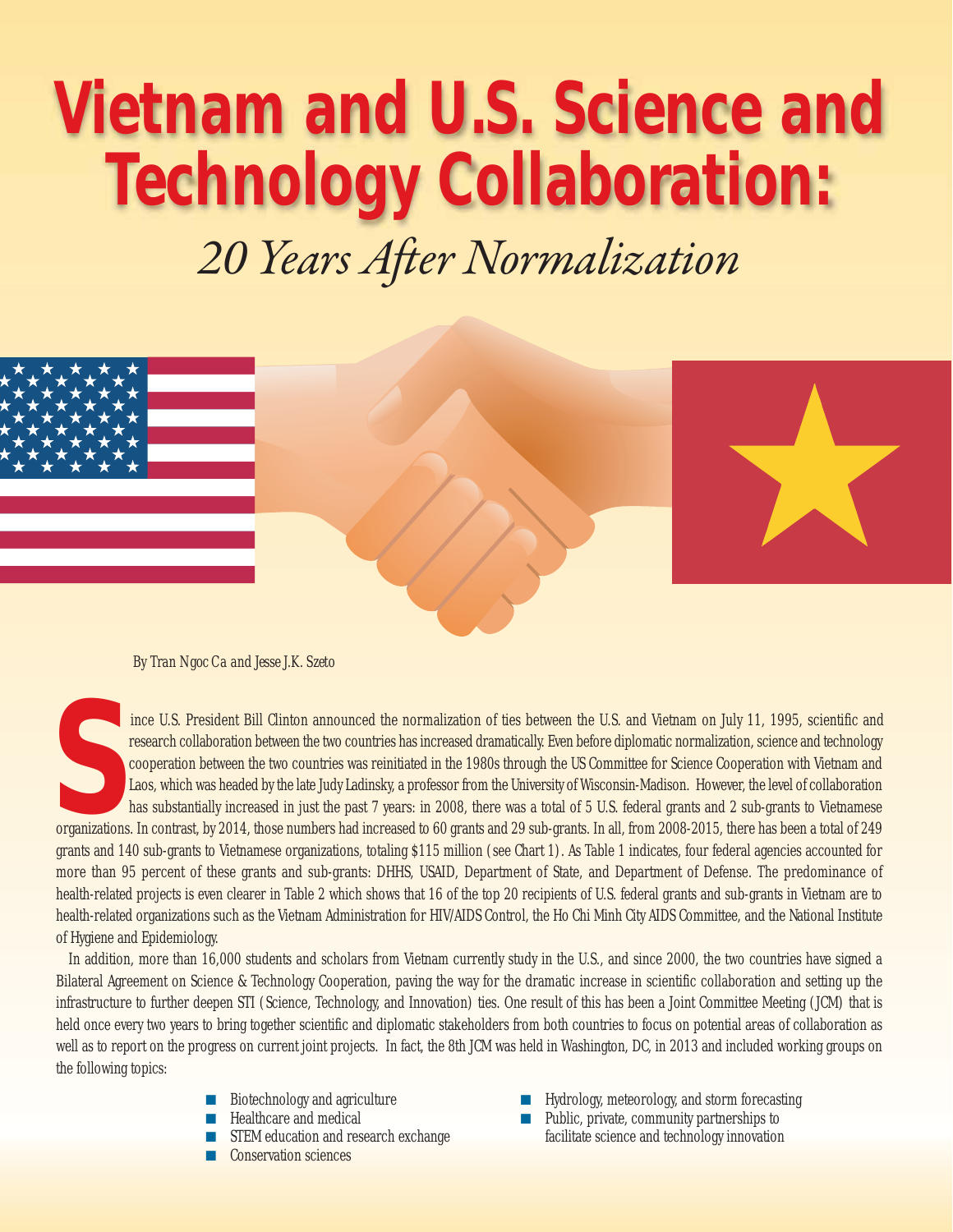In addition to the formal working groups, a discussion group on space sciences and technology was also held. This year, which marks the 20th anniversary of diplomatic normalization between the two countries, Vietnam will host the 9th JCM in Ho Chi Minh City.

Among the key pillars for research and higher education collaboration between the U.S. and Vietnam is the Vietnam Education Foundation (VEF), which was created by the U.S. Congress in 2000 for the purpose of building a closer relationship between the two countries and helping Vietnam build excellence in science and technology through educational exchange. Funded at \$5 million annually until 2018, VEF supports 3 different exchange programs:

- 1. Fellowships for Vietnamese citizens pursuing graduate degrees in the U.S.
- 2. Visiting Scholar grants for Vietnamese citizens to receive post-doctoral training in the U.S.
- 3. U.S. Faculty Scholar grants for U.S. professors to teach at Vietnamese academic institutions.

More than a hundred U.S. universities have signed memoranda of understanding with VEF, including the largest U.S. research universities, and more than 30 Vietnamese universities, including the top universities in the country, are a part of the VEF alliance.

While no Vietnamese university is among the list of top 20 Vietnamese recipients of U.S. federal grants or sub-grants in Table 2, a growing number of Vietnamese universities have been quite successful at collaborating with U.S. universities and / or in applying directly for U.S. federal grants, including six universities that received more than \$100,000 in combined grants/sub-grants between 2008-2015 (see Table 3).

One example of the longest-standing and most robust collaborations has been a multi-faceted collaboration between the University of California, Los Angeles (UCLA) and the Vietnam National University – Ho Chi Minh City (VNU-HCM). Starting with a Master Affiliation Agreement in 2011, which paved the way to establishing the Molecular and Nanoarchitecture (MANAR) Research Center between the two universities and with the University of California, Berkeley, as a third partner, the collaboration has since expanded to include the Center for Global Mentoring (CGM) and the Jonsson Comprehensive Cancer Center (JCCC)-VNU collaboration on cancer.

MANAR's mission is to create world-class nanomaterials research capability at VNU-HCM and eventually in Vietnam as a whole through mentorship programs for young Vietnamese scientists to work with world-class nano-



materials research groups at UCLA and UC Berkeley. By 2012, this had resulted in a \$3.2 million MANAR Center at VNU-HCM that will support a PhD program in nanomaterials there, focusing on applying nanomaterials to energy and environmental uses, including natural gas purification, storage, and conversion and solar energy systems. The Center for Global Mentoring (CGM) focuses on training VNU-HCM biomedical students in advanced biology and chemistry through a new biomedical degree program that integrates a 2-year training period at a UCLA biomedical lab. In addition to their own training, the CGM program equips the students to provide further mentoring training after returning to Vietnam, thus ensuring the sustainability and expansion of high-level biomedical mentoring in Vietnamese universities.

The JCCC-VNU cancer collaboration is the newest and arguably most ambitious collaboration to date between UCLA and VNU-HCM. Cancer levels and morbidity rates in Vietnam are quite high (73% death rate), and as a result, VNU has developed strengths in certain types of cancer (liver, cervical, stomach) as well as research in cancer stem cells and immune therapy. JCCC's strengths are in translational science, cancer prevention and screening, and cancer therapy. Beginning with a comprehensive approach for liver cancer and cervical cancer, the collaboration will be a model for establishing biomedical research and training, will establish comprehensive cancer research and therapy, and will contribute to a better understanding of cancer prevention for the Asian American population in the U.S. The long-term goals will be to expand cancer research collaboration to other Southeast Asian countries, to establish a Nanocancer Asia-Pacific Network (including cancer research centers in Vietnam, the U.S., China, Japan, and Korea), and to pursue virus

| <b>U.S. Federal Agencies</b>              | <b>Total Grant/Subgrant Amounts</b> | No. of Grants/Subgrants |  |  |
|-------------------------------------------|-------------------------------------|-------------------------|--|--|
| Department of Health and Human Services   | \$92,754,942                        | 140                     |  |  |
| U.S. Agency for International Development | \$12,780,118                        | 92                      |  |  |
| Department of State                       | \$5,532,768                         | 102                     |  |  |
| Department of Defense                     | \$3,070,887                         | 42                      |  |  |
| Department of the Interior                | \$476,702                           | 10                      |  |  |
| Department of Agriculture                 | \$365,550                           | $\mathfrak{D}$          |  |  |
| <b>Environmental Protection Agency</b>    | \$150,000                           |                         |  |  |
| <b>Grand Total</b>                        | \$115,130,967                       | 389                     |  |  |

## Table 1: **U.S. Federal Grants / Subgrants to Vietnamese Universities (2008-2015)**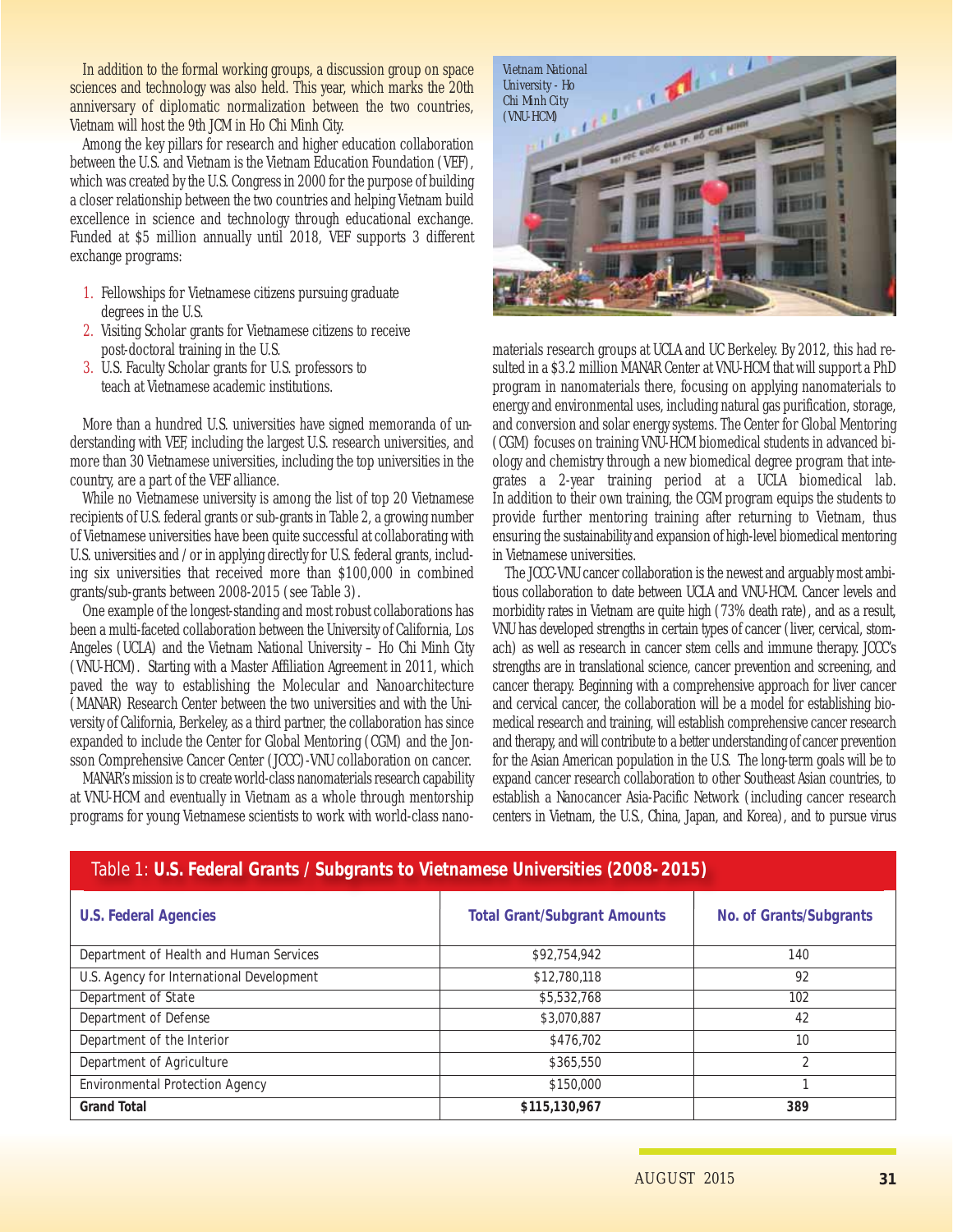infection in cancer as a promising avenue in cancer research.

As Vietnam's cancer research capabilities have expanded, its research institutes and universities are successfully pursuing additional partnerships with U.S. cancer institutes. The University of Texas MD Anderson Cancer Center (MDACC), consistently the top-ranked cancer center in the U.S., has agreed in principle to collaborate with the Vietnam Academy of Science and Technology, VNU-HCM, and the Ministry of Health (National Hospital for Cancer) in order to help develop national oncology action plans while also disseminating best practices through its cancer cell signaling course to provide Vietnamese scientists with the latest advances in cancer treatment, research, and prevention. Though in its early stages, the partnership will eventually lead to the creation of a sister institute to MDACC in Vietnam to promote cancer prevention and education, and to improve cancer treatment, diagnosis, and research in Vietnam.

Another major collaboration between the U.S. and Vietnam is the Higher Engineering Education Alliance Program (HEEAP), which was established in 2010 through a partnership of Arizona State University, Intel Corporation, and the U.S. Agency for International Development (USAID). Seeded by the three original partners at \$5 million, the project has since expanded to \$40 million through additional partners such as Siemens, National Instruments, and Cadence. The purpose of the program is to modernize the top engineering and technical vocational universities in Vietnam through developing experienced university leadership, constructing innovative and effective curriculum, and promoting university engagement. Through faculty workshops, offered at Arizona State University and abroad, HEEAP is enhancing traditional theory-based engineering and technical vocational programs by advocating the addition of applied and hands-on instructional approaches. The results





will be work-ready Vietnamese engineering graduates who possess the applied and technical communication skills required to excel in multinational corporations.

The above is just a sampling of the types of cooperation that have flourished in the fields of health and engineering. In fact, Vietnamese and U.S. research collaboration has expanded into a number of other fields, too, such as agriculture, environmental and conservation sciences, and marine sciences. As an example, the Agriculture Genetics Institute (AGI), under Vietnam's Ministry of Agriculture and Rural Development, developed a

### Table 2: **Top 20 Recipients of U.S. Federal Grants / Subgrants in Vietnam (2008-2015)**

| <b>Vietnamese Organizations</b>                      | Total Grant/Subgrant | Total No. of<br><b>Grants/Subgrants</b> |
|------------------------------------------------------|----------------------|-----------------------------------------|
| Vietnam Administration for HIV/AIDS Control          | \$49,139,808         | 7                                       |
| Ho Chi Minh City AIDS Committee                      | \$21,119,749         | 5                                       |
| Natl Institute of Hygiene and Epidemiology           | \$5,694,072          | 24                                      |
| Hanoi School of Public Health                        | \$2,443,570          | $\overline{7}$                          |
| Vietnam National Lung Hospital                       | \$1,782,950          | 16                                      |
| Vietnam Department of Animal Health                  | \$1,763,519          | 7                                       |
| Pasteur Institute of Ho Chi Minh                     | \$1,656,995          | 3                                       |
| Peace Trees Vietnam                                  | \$1,523,719          | $\overline{7}$                          |
| Center for Community Health Research and Development | \$1,370,000          | 3                                       |
| Pacific Scientific and Technical Joint Stock         | \$1,335,160          |                                         |
| Ministry Of Labor/Invalids/Social Affairs            | \$1,321,025          | $\overline{7}$                          |
| Ho Chi Minh PAC                                      | \$1,169,315          | 3                                       |
| Vietnam Chamber of Commerce and Industry             | \$1,050,000          | 4                                       |
| Institute for Preventative Medicine                  | \$856,458            | 5                                       |
| Hanoi Center for HIV/AIDS Prevention and Control     | \$774,032            | 4                                       |
| Dien Bien Provincial AIDS Center                     | \$768,796            | 5                                       |
| Hue Monuments Conservation Centre                    | \$729,084            | $\overline{2}$                          |
| Pasteur Institute                                    | \$725,000            | $\overline{2}$                          |
| Quang Ninh Provincial AIDS Center                    | \$693,608            | 6                                       |
| Ministry Of Health, Vietnam                          | \$690,000            | $\overline{2}$                          |